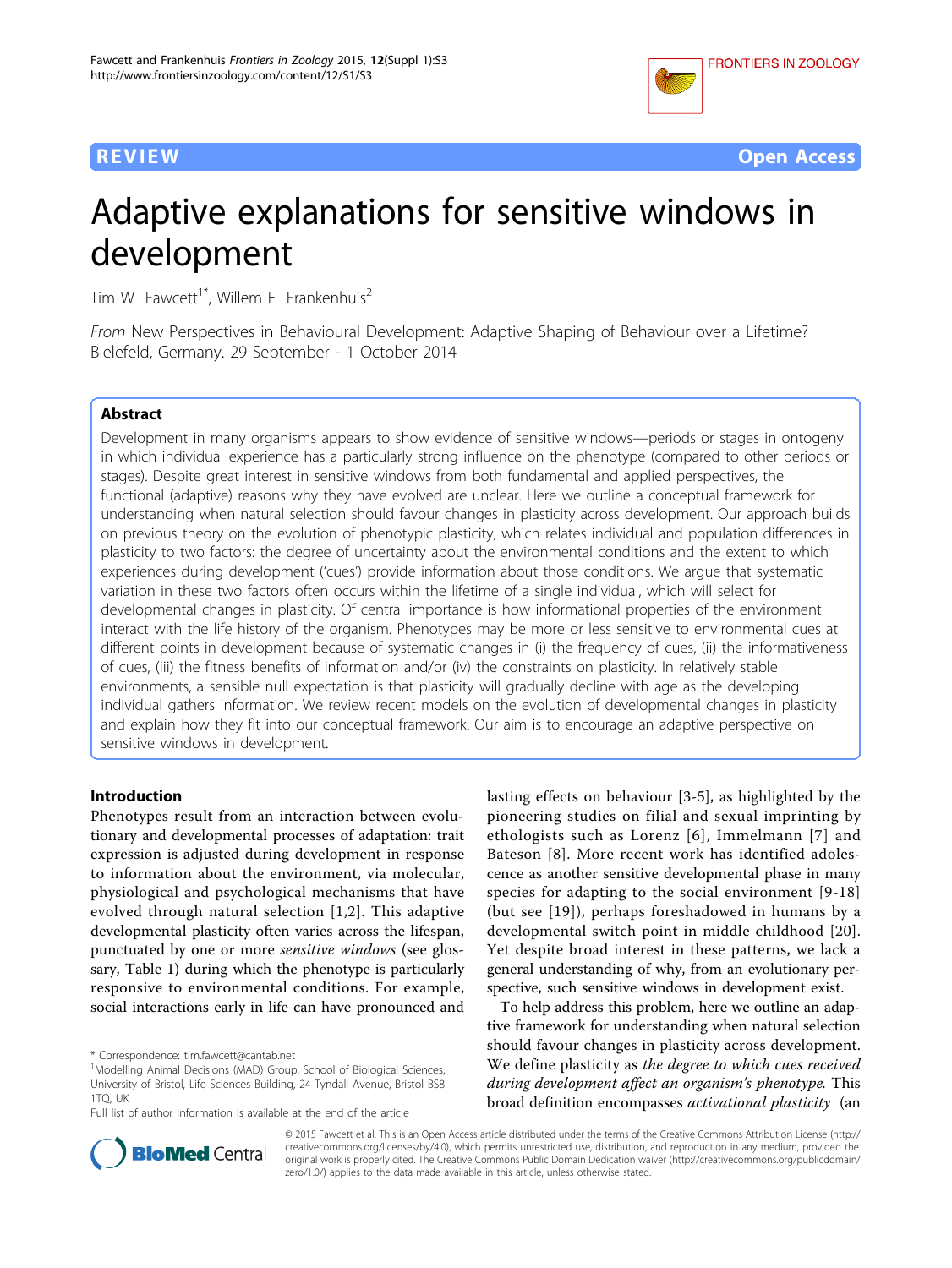<span id="page-1-0"></span>

|  |  |  |  | Table 1 Glossary of technical terms used in this article |  |  |  |  |  |
|--|--|--|--|----------------------------------------------------------|--|--|--|--|--|
|--|--|--|--|----------------------------------------------------------|--|--|--|--|--|

| <b>Term</b>          | <b>Definition</b>                                                                                                                                                                                                                                                                                                                                                                                                                                                                                                                                              |
|----------------------|----------------------------------------------------------------------------------------------------------------------------------------------------------------------------------------------------------------------------------------------------------------------------------------------------------------------------------------------------------------------------------------------------------------------------------------------------------------------------------------------------------------------------------------------------------------|
| Autocorrelation      | A statistical association between environmental states across space or time. Positive temporal autocorrelation implies<br>that conditions at one point in time are similar to those in the near future.                                                                                                                                                                                                                                                                                                                                                        |
| Bayesian updating    | A method for revising a belief about the world in the light of new evidence, based on Bayes's rule. See Appendix A<br>(additional file 1) for more details.                                                                                                                                                                                                                                                                                                                                                                                                    |
| Estimate             | A probability distribution for possible states of the world, based on the information available to an individual from its<br>past experiences and evolutionary history. Note that no cognitive process, conscious or otherwise, is implied.                                                                                                                                                                                                                                                                                                                    |
| Cue                  | An experience that potentially provides information about environmental conditions. Note that cues can be<br>uninformative, unreliable or even misleading (cf. information, which by definition is always informative).                                                                                                                                                                                                                                                                                                                                        |
| <i>Information</i>   | A reduction in uncertainty (about the state of the world).                                                                                                                                                                                                                                                                                                                                                                                                                                                                                                     |
| Informativeness      | The extent to which a cue reduces uncertainty.                                                                                                                                                                                                                                                                                                                                                                                                                                                                                                                 |
| Mutual information   | The amount by which uncertainty is reduced (by observation of a new cue).                                                                                                                                                                                                                                                                                                                                                                                                                                                                                      |
| Plasticity           | The degree to which cues received during development affect an organism's phenotype. Here we include both<br>activational (or contextual) plasticity, whereby the organism immediately adjusts its phenotype in response to current<br>cues, and narrow-sense developmental plasticity, in which there is a lasting phenotypic response to cues received in<br>the past [21-23].                                                                                                                                                                               |
| Posterior            | In Bayesian updating, a revised estimate of the state of the world after new evidence has been taken into account.                                                                                                                                                                                                                                                                                                                                                                                                                                             |
| Prior                | In Bayesian updating, an initial estimate of the state of the world before new evidence is taken into account.                                                                                                                                                                                                                                                                                                                                                                                                                                                 |
| Reliability          | The extent to which a cue indicates the true state of the world (either now or in the future).                                                                                                                                                                                                                                                                                                                                                                                                                                                                 |
| Sensitive window     | A developmental period or stage in which experience shapes phenotypic development to a larger extent than in<br>other periods or stages. This definition encompasses both sensitive periods—in which plasticity is a function of<br>chronological age—and sensitive stages—in which plasticity is not tied to a specific age but is a function of the<br>organism's developmental stage, which can depend on its previous experiences (e.g. the duration of a sensitive<br>window might depend on the consistency of experiences earlier in development [35]). |
| Uncertainty          | The probabilistic nature of an organism's knowledge about the world, determined by factors beyond its immediate<br>control but potentially reducible by sampling [94].                                                                                                                                                                                                                                                                                                                                                                                         |
| Value of information | The change in expected future reproductive success associated with a reduction in uncertainty. Note that this is<br>always non-negative: information, once received, never reduces fitness [41].                                                                                                                                                                                                                                                                                                                                                               |

immediate phenotypic change in response to current cues; also termed contextual plasticity) as well as narrowsense developmental plasticity (a lasting phenotypic change in response to cues received in the past) [[21-23](#page-12-0)], both of which should be sculpted by the same fundamental selective pressures we identify below. Note that we are interested specifically in evolved patterns of plasticity (i.e. potential plasticity rather than realised plasticity [\[23\]](#page-12-0)). We focus primarily on the development of social behaviour—that is, interactions with other (conspecific) individuals—but many of the points we make are equally applicable to other phenotypic traits.

To set the stage for our framework, we briefly discuss uncertainty about environmental conditions and informativeness of cues during development (Fig. 1) as the major factors that drive plasticity differences between populations and between individuals in the same population. We then connect this work to patterns of development, by showing how the same perspective can be used to study adaptive variation in plasticity within the lifetime of a single individual. The key point we wish to make is that to understand adaptive developmental plasticity, we need to consider how informational properties of the environment interact with the life history of the organism [\[24\]](#page-12-0). Our aim is to stimulate an evolutionary, fitness-based approach to the study of sensitive windows in development.

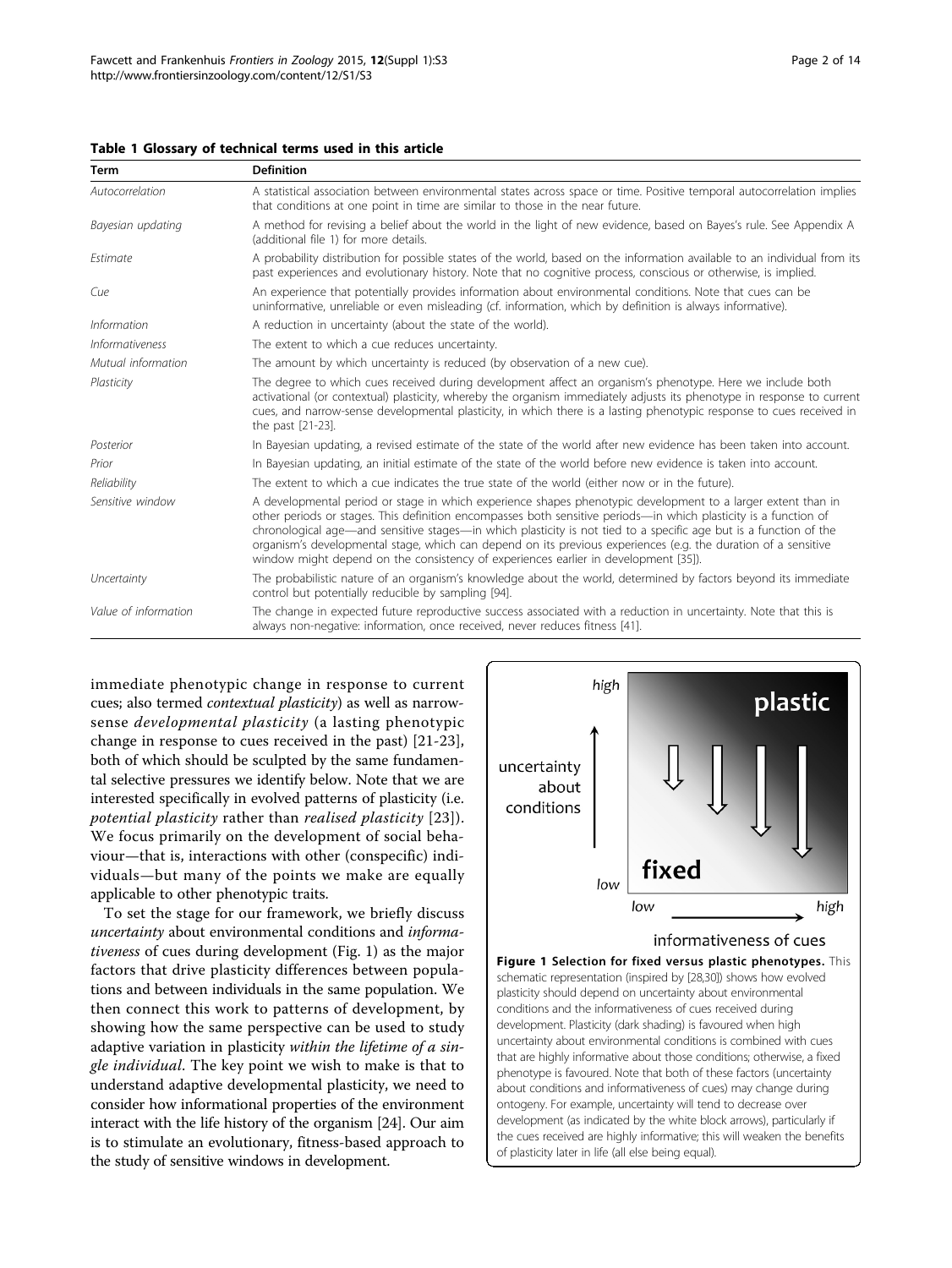#### Review

# Adaptive explanations for variation in plasticity between and within populations

'Darwinian demons' , which can maximise all aspects of fitness simultaneously [\[25](#page-12-0)] and develop optimal phenotypes in all environmental conditions at any life stage [[26](#page-12-0)], are rare or non-existent in nature. Organisms do typically tailor their phenotype to local environmental conditions [\[27](#page-12-0)], but the extent to which they do so varies between populations, within populations and within individuals over time. What ecological factors underlie this variation in plasticity?

#### Variation in plasticity between populations

Natural selection favours plasticity if organisms are uncertain about the present or future environmental conditions, and cues received during development provide information (i.e. reduce uncertainty) about those conditions [[28,30\]](#page-12-0) (Fig. [1](#page-1-0)). Organisms face uncertainty if environmental conditions fluctuate, in a stochastic manner, on timescales too fast for genetic evolution to track. If, alternatively, conditions are constant or change very slowly relative to the generation time, or if changes follow a highly regular pattern across the organism's lifespan (e.g. all individuals are born in the spring and reproduce in the autumn, when conditions are different), then organisms should evolve fixed phenotypes suited to those conditions ('adaptive tracking' by genetic evolution [\[30](#page-12-0)]). A study by Carroll and Corneli [\[31](#page-12-0)] on soapberry bugs (Jadera haematoloma) illustrates that selection for plasticity depends on the stochastic variability of environmental conditions over evolutionary time. In Oklahoma, where sex ratios are stochastically variable across generations (due to climatic fluctuations), males are plastic, calibrating the amount of mate guarding they perform to the sex ratio they have experienced in their own lifetime. By contrast, in Florida, where sex ratios are more stable, males engage in a fixed amount of mate guarding and, when exposed to variable sex ratios in the laboratory, are incapable of calibrating [\[31](#page-12-0)]. Thus plasticity has only evolved in those populations that are naturally exposed to stochastic variation in the sex ratio, such that individuals are born uncertain about the intensity of competition for mates.

Uncertainty does not by itself select for plasticity. For plasticity to be favoured, cues received during development must provide information about the present or future environmental conditions (Fig. [1](#page-1-0)) [[29](#page-12-0)]. In Oklahoma soapberry bugs [[31\]](#page-12-0), for example, plasticity in mate-guarding behaviour is adaptive because the number of males and females an individual encounters provides information about the local sex ratio, and hence the competition for mates. Organisms may use cues during development to infer the present conditions, and if environmental states are highly autocorrelated over time then they might use those cues to predict future conditions as well [\[32,33\]](#page-12-0). If organisms cannot anticipate the environmental conditions due to lack of information about the present, weak autocorrelation with the future, or both, then natural selection might favour bet-hedging instead of plasticity [\[30,34](#page-12-0)].

#### Variation in plasticity within populations

Plasticity varies not only between populations (e.g. [\[31](#page-12-0)]) but also between individuals in the same population [[35](#page-12-0)-[37\]](#page-12-0). From an adaptive perspective, such differences may again be related to uncertainty about environmental conditions.

Between-individual differences may be fixed from birth or gradually emerge due to variation in early experience. Considering fixed differences, models have shown that stable between-individual variation in plasticity can be maintained in a single population through negative frequency-dependent selection [\[38\]](#page-12-0) or parental bet-hedging [[34](#page-12-0)]. Wolf et al. [[38\]](#page-12-0) modelled a scenario in which individuals living in an uncertain environment were either 'responsive' , in that they could assess (at a cost) the environmental conditions and adjust their behaviour accordingly, or 'unresponsive' , in which case they adopted the same behavioural strategy regardless of current conditions. At equilibrium the population comprised a mixture of responsive and unresponsive types, because the pay-off to each type was inversely related to its relative frequency (see also [[39](#page-12-0)]). Using similar logic, Frankenhuis et al. [\[34](#page-12-0)] modelled offspring production in a stochastically varying environment. Parents could choose to invest in either plastic ('generalist' ) offspring that could adjust (at a cost) their phenotype to match current conditions, fixed ('specialist' ) offspring that were inflexible and only gained a high fitness pay-off if the current conditions happened (by chance) to match their predetermined phenotype, or a mixture of the two types. Given large fitness effects, greater costs of being mismatched than benefits of being well-matched and a temporally fluctuating environment in which conditions could change from one generation to the next, the most successful strategy was a form of diversified bet-hedging in which parents produced a mixture of plastic and fixed offspring [\[34\]](#page-12-0).

Rather than being an intrinsic, stable characteristic fixed from birth, an individual's degree of plasticity could also be contingent on its early experience. Individuals that received a highly consistent set of cues early in life may later show reduced plasticity compared to those that received contradictory cues, because the latter remain more uncertain about current conditions and hence delay phenotypic commitments [[35](#page-12-0),[36\]](#page-12-0); in such a case, the duration of a sensitive window is itself plastic.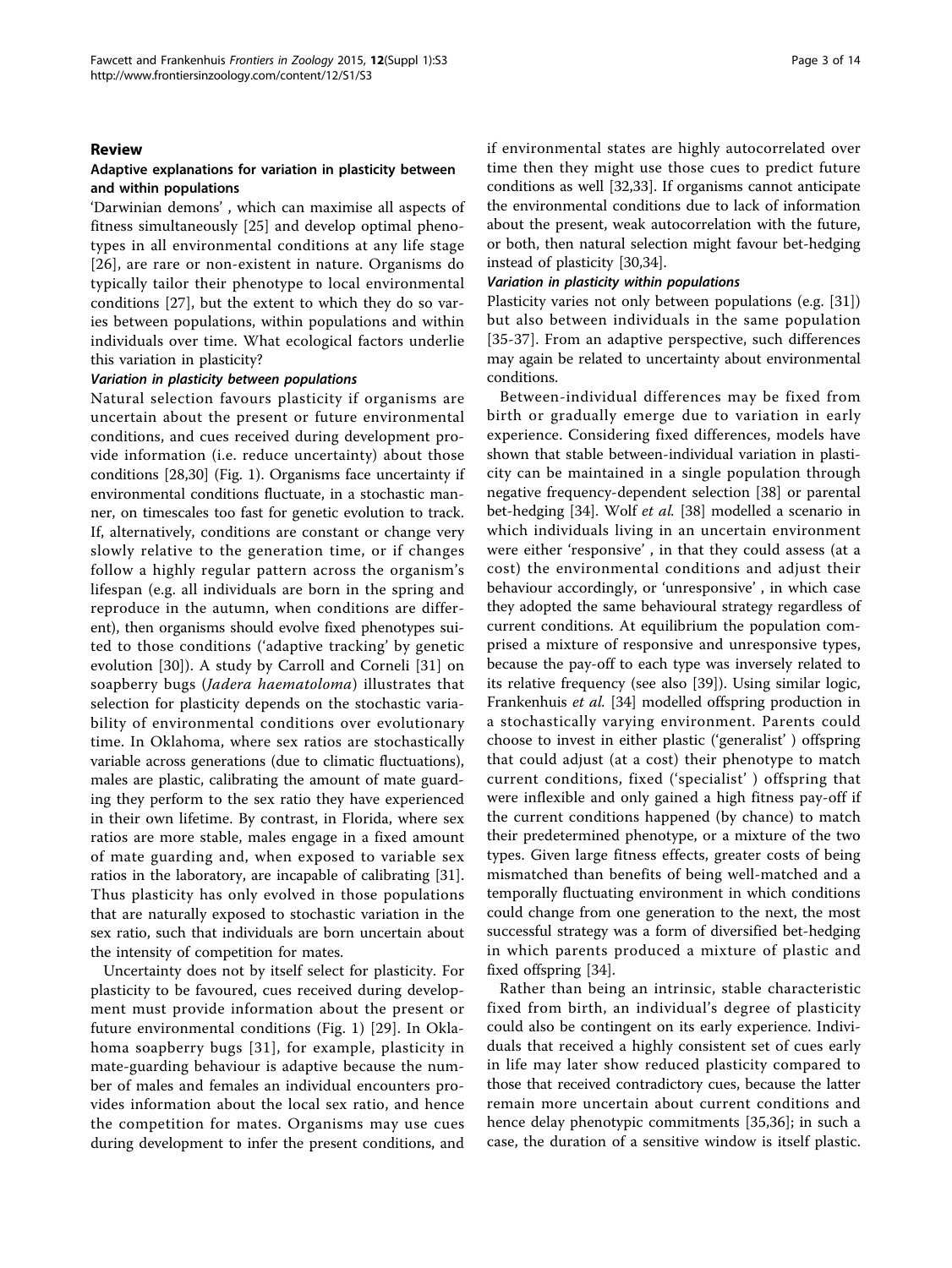We return to this point below when discussing endogenous changes in information state.

# Adaptive explanations for variation in plasticity within the lifetime of a single individual

The above perspective suggests that phenotypic plasticity can be understood as an adaptive response to environments in which conditions are uncertain and cues received during development provide information about those conditions [[28,30\]](#page-12-0). Building on this insight, our aim is to identify evolutionary reasons why phenotypes may be more or less plastic in different phases of development. We are specifically interested in situations where natural selection has generated changes in plasticity over the course of development, such that the same experience has differing phenotypic effects depending on the developmental period or stage at which it occurs. Central to our approach is the distinction between information—a reduction in uncertainty—and cues, the events during development that (potentially) provide the information [[40](#page-12-0),[41](#page-12-0)].

From an adaptive perspective, changes in plasticity over the course of development reflect changes in the costs and/or benefits of being plastic, where costs and benefits are defined in terms of decreases and increases in expected future reproductive success. Here we identify four non-mutually-exclusive reasons why this might be the case, drawing on the distinction between cues and information. Selection will tend to favour changes in plasticity if there is systematic (i.e. partly predictable) variation across development in (i) the frequency of cues, (ii) the informativeness of cues, (iii) the fitness benefits of information and/or (iv) the constraints on plasticity. Of critical importance is how such variation coincides with particular phases of the organism's development, as determined by its life history. Below we discuss each of these factors in turn.

## (i) Variation in the frequency of cues

The benefits of plasticity will change across development if, within lifetimes, there is systematic variation in the frequency of cues received by the organism that indicate the conditions relevant to that particular aspect of the phenotype. This frequency may vary because of changes in sampling (e.g. exploration), which is often an active process that is itself under selection [\[35,42](#page-12-0)], or because of changes in the availability of cues in the external environment. Assuming that processing of cues is not cost-free (see (iv) below), we would expect evolved patterns of developmental plasticity to anticipate this variation: individuals should show reduced plasticity during phases of development when cues are usually rare and heightened plasticity when cues are most frequent, all else (e.g. cue informativeness—see  $(ii)$  below) being equal.

Thus, if individuals are likely to encounter a new source of cues in particular phases of development, we would expect to observe an associated increase in plasticity. New cues may become available because individuals begin interacting with a completely new set of partners, for example after dispersal to a different social group. Early experiences in this new situation may have a formative impact on the phenotype. Alternatively, the interaction partners may stay the same but the nature of those interactions may change; for example, interactions with opposite-sex peers before puberty may provide very different cues (e.g. relating to social alliances or friendships) from interactions with those same peers after puberty (e.g. indicating potential reproductive opportunities). A third possibility is that both the type of social interactions and the interaction partners change simultaneously. In many species, independence from parents is marked by a shift from predominantly asymmetrical interactions with those parents to more symmetrical interactions with similar-aged peers, which may be one explanation why adolescence could be a sensitive phase for the development of social behaviour [[16,43\]](#page-12-0).

If the timing of such changes in an organism's social situation is variable, associated increases in plasticity need not be tied to specific time periods in development. Instead, selection may favour heightened plasticity when individuals are exposed to novel social situations and thus encounter new cues, regardless of the period of development in which this occurs. In species with very labile social systems, a high degree of plasticity may need to be maintained throughout life. For example, in the cichlid fish Astatotilapia burtoni, which has a highly dynamic social structure, males of all ages show striking changes in behaviour and reproductive physiology within minutes of a change in the composition of their social group [[44,45\]](#page-12-0).

# (ii) Variation in the informativeness of cues

Even if cue frequency is constant throughout development, there may be variation in the informativeness of those cues, in terms of how much they reduce the receiver's uncertainty. This uncertainty reduction is what information theorists refer to as mutual information; note that it is distinct from the usefulness (e.g. fitness value; see *(iii)* below) of that information [[41](#page-12-0),[46](#page-12-0),[47\]](#page-12-0). Systematic variation across development in cue informativeness could arise from exogenous or endogenous factors.

Exogenous changes in cue reliability. Cue reliability [[23,28,48](#page-12-0)] (sometimes termed *validity* [[35\]](#page-12-0))—the extent to which cues reflect the true conditions—may change across development in a predictable way; this is an exogenous factor in the sense that it is not caused by changes in the organism perceiving those cues. If the environment is variable and autocorrelated over time, then cues indicating a situation that will be experienced in the future will typically be more reliable closer to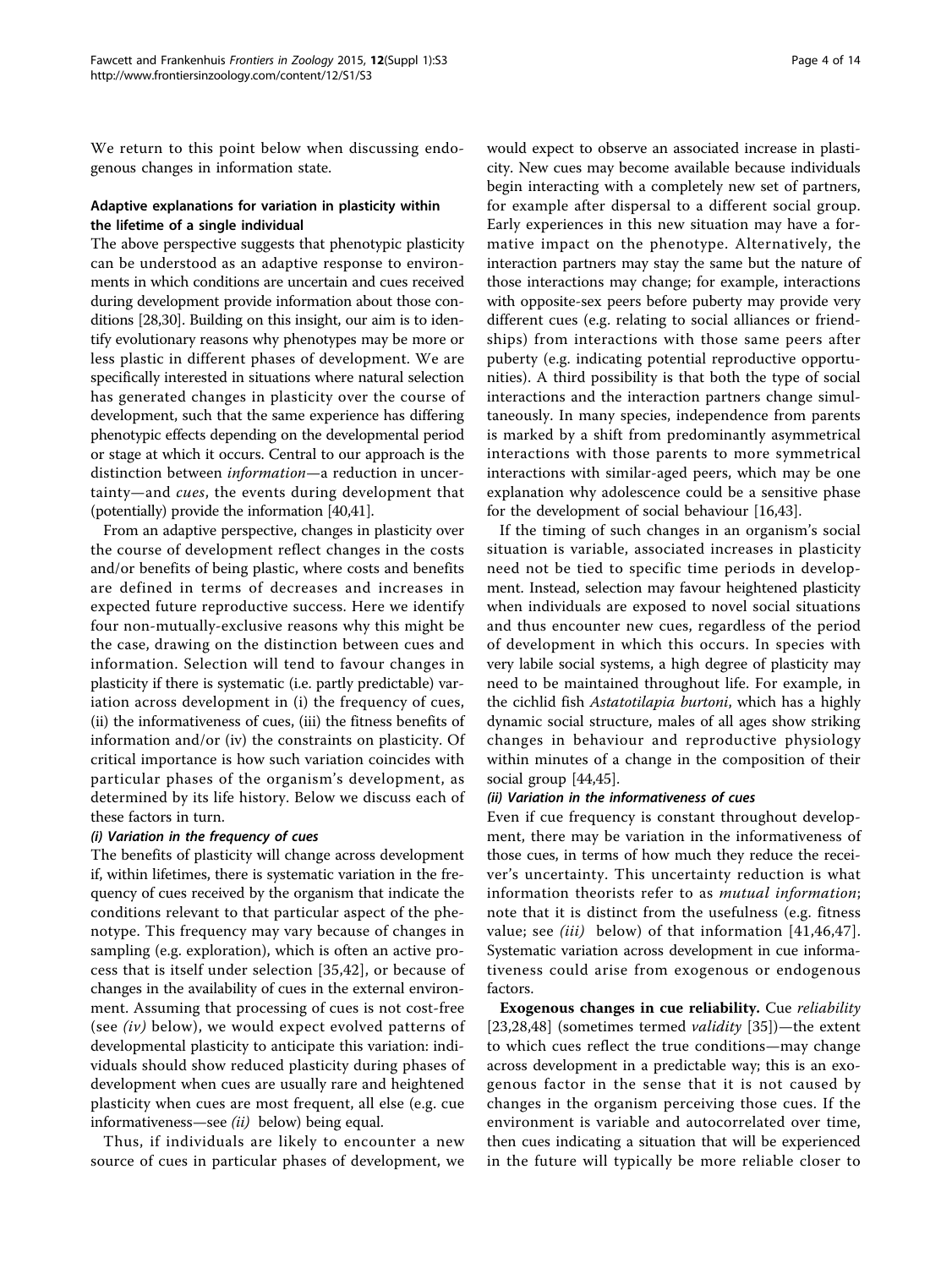that point in time [\[32](#page-12-0)]. For example, cues indicating the intensity of mating competition an individual can expect to face as an adult will tend to be more reliable in late adolescence than in early childhood. This may promote heightened plasticity as sexual maturity approaches.

Very early in development much of the available information is transgenerational, which has interesting implications for cue reliability. Maternally derived cues in the prenatal environment may more reliably predict future external conditions than those experienced directly by the offspring after birth or hatching, because the mother's greater exposure to external conditions provides a more informative cue. From this perspective, the mother is viewed as an experienced integrator of cues who can filter out useful information from background noise [[49,50\]](#page-12-0), which may partly explain why the prenatal environment has such a lasting impact on development in many species [[5,](#page-11-0)[51-56\]](#page-12-0). On the other hand, the need for the mother to provide a protective environment, which buffers her developing offspring against more variable and potentially damaging conditions in the external environment [[57\]](#page-12-0), may limit the informativeness of conditions in utero. A recent meta-analysis of experimental studies revealed limited evidence that transgenerational plasticity confers fitness benefits on offspring [[58\]](#page-12-0), perhaps because of weak correlations between parent and offspring environments [\[29\]](#page-12-0).

The reliability of maternal cues in forecasting future conditions for offspring is strongly dependent on the species' ecology and life history. Maternal cues may be informative either because adults and offspring occupy similar ecological niches, or because the mother's own experiences as a juvenile reliably predict her offspring's juvenile environment. In the cichlid Simochromis pleurospilus, juveniles and adults occupy different habitats with associated differences in food availability and predation risk, which render the mother's adult environment a poor predictor of the conditions her offspring will experience when they reach independence [[59,60](#page-12-0)]. Consequently, mothers tailor their investment in eggs in response to the food availability they themselves experienced as juveniles [[59](#page-12-0)], whereas maternal effects on antipredator behaviour are quickly overridden by the offspring's own experiences [[60\]](#page-12-0).

In general, the benefits of plasticity will be affected by how reliably current cues predict environmental conditions at the target life stage(s) at which selection acts. Correlation between current and future conditions is thus critical. Correlograms—plots of the temporal autocorrelation over different time lags—can be a useful tool in certain study systems for assessing the predictability of conditions across development [[29](#page-12-0)].

Endogenous changes in information state. Endogenous factors reflect how information is accumulated over

the course of development. Even when confronted with equally reliable cues, individuals at different developmental stages will often differ in their uncertainty about environmental conditions, leading to different levels of sensitivity to new information. Typically, older individuals will have been exposed to more cues than younger individuals and so, providing those cues were informative, they will have lower uncertainty about the true state of the world. This implies that they will be less influenced by new cues than are individuals at earlier stages of development.

We can use a Bayesian approach (see Appendix A, additional file [1](#page-11-0)) to examine how sensitivity to new cues should change as individuals become better informed over the course of development. We first discuss a case where environmental conditions remain constant throughout development, before considering a situation in which conditions vary, with some degree of predictability, across ontogeny. For illustrative purposes, consider a simplified scenario in which an individual is uncertain which of two situations it faces, but the appropriate behaviour differs between the two situations. For example, continuing with the soapberry bug example mentioned above [[31](#page-12-0)], a male might not know whether the competition for mates is high or low, but mate guarding is only adaptive in the former situation. We can conceptualise the male's current estimate (at time t) regarding its social circumstances as a probability  $p_t$ , with  $p_t = 0$  representing certainty about one situation (e.g. that there is low competition for mates, due to an excess of females in the adult population) and  $p_t = 1$ representing certainty about the alternative situation (e.g. that there is high competition for mates, due to an excess of males in the adult population). Uncertainty is greatest at  $p_t = 0.5$ , where the male estimates (non-consciously) that both situations are equally likely. Note that when discussing what an individual 'estimates' or 'knows', we are not referring to any particular cognitive processes; this is merely a convenient shorthand to capture the information available to the individual, based on a combination of its past experiences and evolutionary history. In general, we expect that natural selection will have produced animals that behave as if they knew the probabilities associated with different situations [[61,62\]](#page-12-0).

Now imagine that, during development, the individual receives a steady stream of information about its circumstances (Fig. [2](#page-5-0)). Specifically, we assume that new cues are detected at a constant rate, so there is no variation in cue frequency (see  $(i)$  above), and that all cues are equally reliable, so we can also rule out exogenous variation in cue informativeness (see above, this section). In our example, this corresponds to the male soapberry bug encountering adult conspecifics at a constant rate,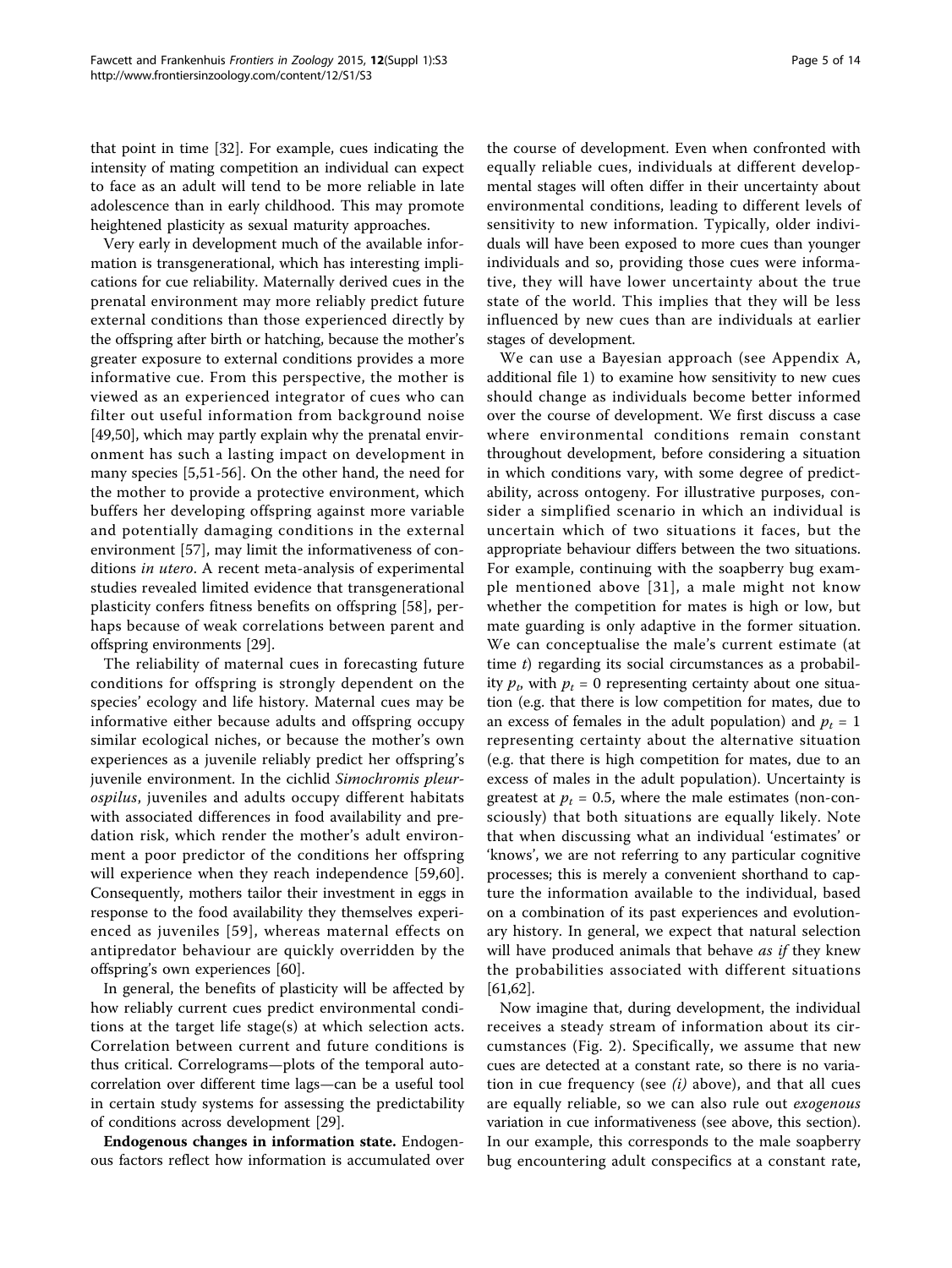<span id="page-5-0"></span>

and having a fixed ability to detect their sex. If, at the start of development  $(t = 0)$ , the individual estimates the two situations to be equally likely (i.e. it has a uniform prior,  $p_0 = 0.5$ ), then cues received early in the sequence will reduce its uncertainty to a greater extent (in other words, will be more informative) than those received later on (Fig. 2, red line). This is because at later stages in development the individual has received more information, and so has greater certainty about which particular situation it faces. The same applies when the information it receives during development is congruent with (and thus strengthens) its initial estimate about which situation is more likely (Fig. 2, blue line).

A different pattern of sensitivity arises if information received during development contradicts the initial estimate; that is, if developmental experiences cause  $p_t$  to increase from an initial estimate of  $p_0$ < 0.5 (as shown in Fig. 2, grey line), or equivalently if they cause  $p_t$  to decrease from  $p_0$ > 0.5. In this case, the extent to which new cues affect the current estimate rises and then falls over the course of development, such that the period of greatest sensitivity occurs at an intermediate age. In general, peak sensitivity to new information coincides with the point in development when uncertainty is greatest, i.e. when the probabilities of the different possible states of the world are most similar (in this simple case of two alternative states,  $p_t = 1 - p_t = 0.5$ ). In most

cases this will be at the start of development, but as the 'incongruent' case shows (Fig. 2, grey line), it is theoretically possible, at least in a scenario with only two possible states of the world, for uncertainty to be greatest later in development.

What determines the initial estimate  $(p_0)$ ? This could represent inherited genetic information, reflecting the relative exposure of the focal individual's ancestors to different types of conditions in the past [[61\]](#page-12-0), or perhaps non-genetic parental effects, such as maternal effects set by the specific experiences of the focal individual's mother [[63\]](#page-13-0). Typically (unless conditions have changed suddenly and unpredictably) this prior information will be an accurate estimate of the likelihood of each possible situation the individual might face, otherwise the organism should have evolved to ignore it. Therefore, the prior information is likely to be congruent with cues received subsequently during development. This is one reason why developmental experiences that occur early in life will—all else being equal—tend to have the most powerful impact on the phenotype. Thus, when considering developmental changes in plasticity, a sensible null expectation is not that plasticity remains constant, but that it declines with age. We might therefore predict that the rate of change in behaviour is higher earlier in ontogeny and that individuals should show greater consistency in their behaviour as they mature and gain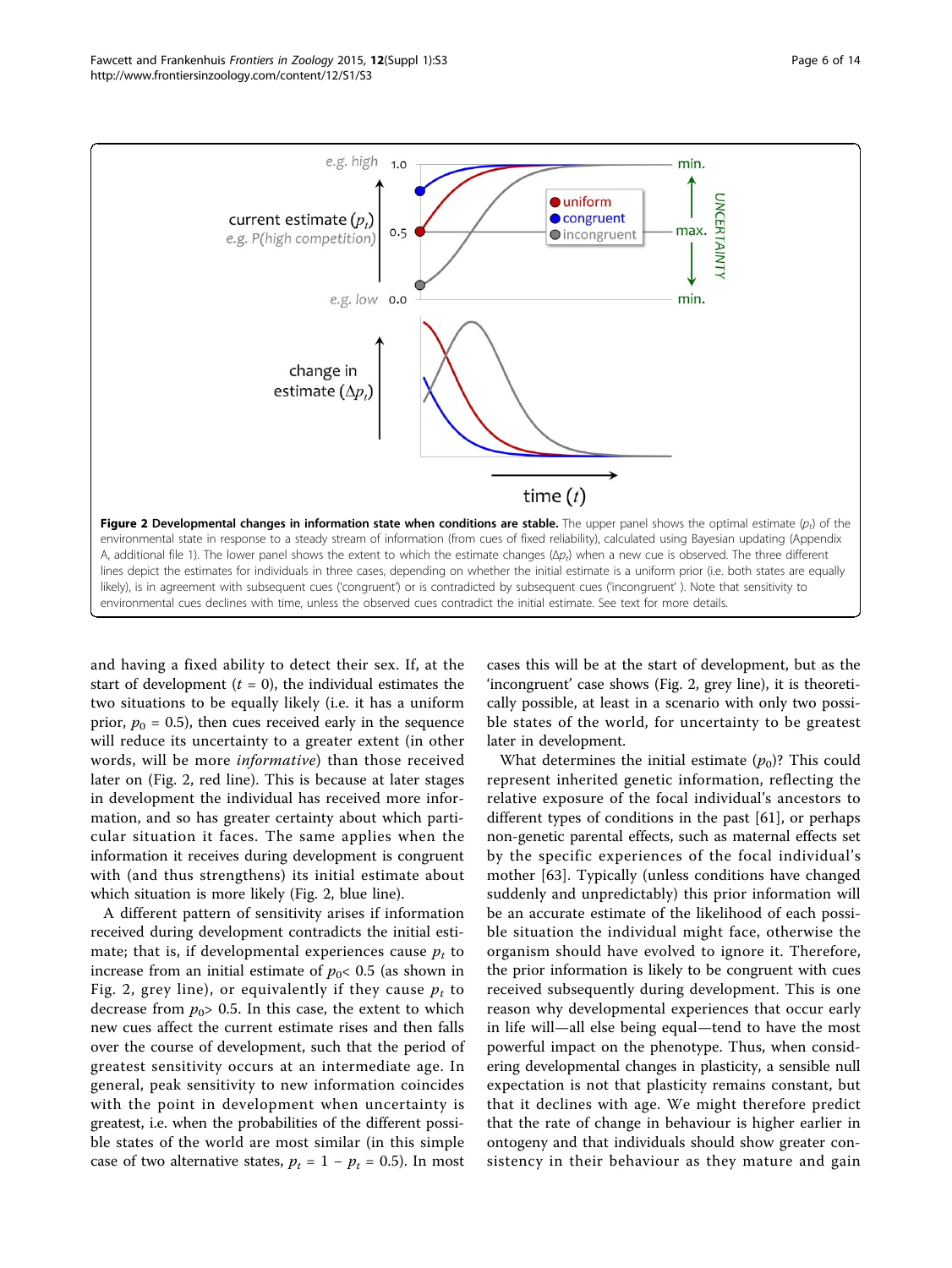experience [[48\]](#page-12-0), a pattern for which there is some empirical evidence [[48,](#page-12-0)[64,65](#page-13-0)]. This declining sensitivity to environmental cues over the course of development neatly parallels the evolutionary prediction that reduced uncertainty favours a less plastic phenotype [\[28](#page-12-0),[30,](#page-12-0)[66](#page-13-0)], as indicated in Fig. [1](#page-1-0).

So far, for illustrative purposes, we have considered a highly simplified scenario in which there are only two possible states of the world. In reality, the relevant environmental conditions will often show continuous variation, or at least a large number of possible states for example, the optimal level of mate-guarding behaviour might depend not merely on whether adult males outnumber adult females, but on the precise sex ratio. This alters the dynamics of information, because unlike in a two-state scenario the organism's current estimate of the environment and its uncertainty regarding that estimate can change independently (see Appendix A, additional file 1). A recent model by Stamps and Krishnan [\[48\]](#page-12-0) considered a large number of possible states, rather than just two, to investigate how developmental trajectories differ when individuals with different initial estimates are given the same set of cues. Their model predicted that the change in uncertainty is always greatest at the start of development regardless of the initial estimate, even if subsequent cues contradict that estimate. Thus, the expected decline in plasticity over ontogeny may be a more robust prediction than a simple two-state model suggests. A delayed peak in plasticity (grey line, Fig. [2](#page-5-0)) is possible in principle, but it appears to occur only in the two-state model, and then only in the unlikely case that the cues received during development contradict the organism's initial estimate.

There is an important caveat to these predictions. Although the optimal phenotype should reflect the animal's underlying information state [\[48](#page-12-0),[62,](#page-12-0)[67\]](#page-13-0), this phenotype might be biased towards situations associated with higher fitness returns [\[68](#page-13-0)]. Consider aggression in the face of uncertainty; an individual may not know whether it is stronger or weaker than its rivals, but this information is important for adopting an appropriate level of aggressive behaviour [[35](#page-12-0),[36,](#page-12-0)[69\]](#page-13-0). If the fitness returns (when following the optimal strategy) are much higher for an individual who is stronger than its rivals than one who is weaker than its rivals, it pays to start out behaving as if the former is true, even if this is statistically unlikely to be the case [[69\]](#page-13-0). Such a phenotypic bias can cause a lag between the (unobservable) change in information state and the (observable) change in behaviour, leading to a delay in the period of peak plasticity. Only in cases where similar fitness can be achieved under all environmental conditions would we expect a direct correspondence between changes in information state and observable phenotypic changes.

The above logic applies to cases in which conditions are reasonably stable across ontogeny. Trajectories of plasticity may be different if conditions can change during development [\[26\]](#page-12-0). Rather than showing a gradual decline, uncertainty may suddenly increase when individuals are faced with a new social situation, because of ecological factors (e.g. dispersal to a new social group) or physical development (e.g. rapid increase in muscularity). For example, periods of physical development that are highly variable between individuals in their extent or timing may generate renewed uncertainty about relative strength part way through development, leading to a second phase of heightened sensitivity to new social experiences (Fig. [3\)](#page-7-0). The adolescent growth spurt in humans may have this kind of effect.

In the most dynamic social systems, it may be advantageous to retain a high degree of plasticity throughout life. This appears to be the case for the cichlid A. burtoni, in which reversals of social dominance between males can happen at any time [[70](#page-13-0)-[72\]](#page-13-0). Dominant males are not only more vulnerable to predation (because of their greater conspicuousness) but also grow more slowly than subordinates, so 'overtaking' in growth is common [[72](#page-13-0)]. This makes the dominance hierarchy unstable, promoting high plasticity throughout life in this species [[44](#page-12-0),[45](#page-12-0)] because uncertainty about future conditions remains high. Interestingly, brain and hormonal changes occur more rapidly in males ascending the hierarchy than descending it [\[73](#page-13-0)], a bias that may be favoured by the fitness asymmetry between breeding and non-breeding positions (i.e. reproductive skew).

Within a population, individual differences in plasticity may emerge in relation to the consistency of cue sets received earlier in development, because of how this affects information state. Uncertainty about the future environmental state will typically be greater for individuals that experience stochastically changing conditions than those that experience stable conditions [[26](#page-12-0)]. Thus, if maintaining plasticity is costly [[74,75](#page-13-0)], individuals that have had highly variable experiences early in life should retain a greater degree of plasticity than those exposed to relatively stable conditions [[36\]](#page-12-0). In effect, the pattern of plasticity may itself be plastic.

This phenomenon is well established for sensory systems: individuals experiencing a transient shift in their sensory environment show greater neuronal plasticity when the same experience is repeated later in life, compared to those experiencing the change for the first time [[76,77](#page-13-0)]. At a behavioural level, Kotrschal and Taborsky [[78](#page-13-0)] showed that in S. pleurospilus, a mouth brooding cichlid, adults perform better in an associative learning task if they experienced a change in food availability as juveniles, regardless of the direction of the change (increase or decrease). In this setting, experiences early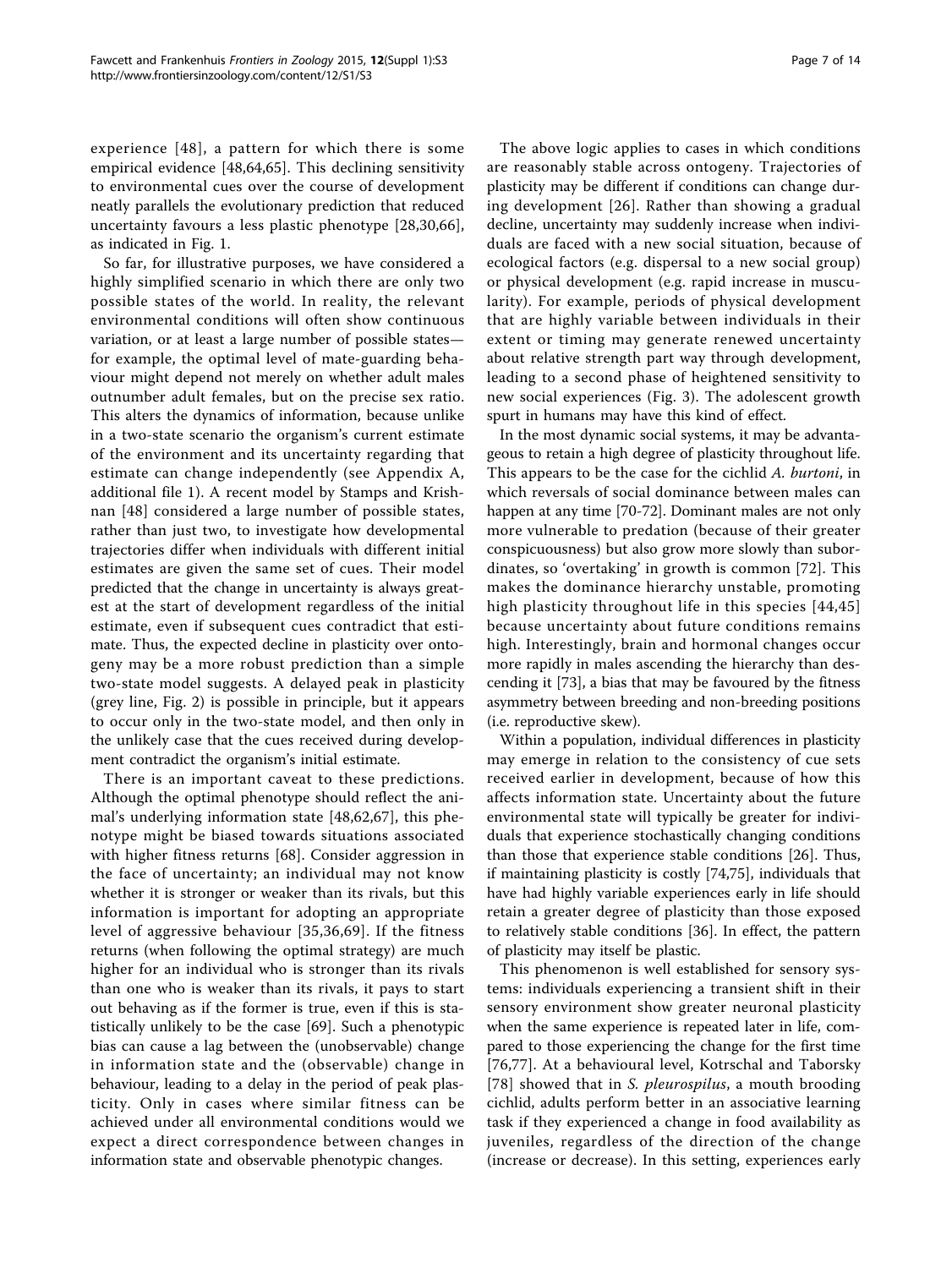<span id="page-7-0"></span>

in life appear to be used as a source of information about the temporal stability of environmental conditions.

Uncertainty about environmental conditions will also be greater for individuals that receive noisy or errorprone cues, which again may promote plasticity [[35](#page-12-0),[36](#page-12-0),[79\]](#page-13-0). For example, auditory specialisation in rats (Rattus norvegicus) reared with a continuous background of moderate-intensity white noise is delayed well beyond the critical window observed for rats reared under standard laboratory conditions [[80\]](#page-13-0). The same principle should apply to noisy internal neural signals as well as noisy external environmental cues. An interesting possibility is that humans suffering from certain developmental disorders, such as autism spectrum disorder, prolong plasticity as an adaptive response to atypically high levels of error in neurally encoded information [[79\]](#page-13-0). Although the noisy neural signals associated with autism are themselves probably maladaptive (in evolutionary terms), keeping sensitive windows open for longer may represent the best way of coping with this impaired state.

It should be clear from the various scenarios discussed above that an individual's response to new information is strongly dependent on its prior information state, which can generate a variety of patterns of plasticity across development. The essential point we wish to make is that, even with no changes in the frequency or reliability of cues, it is inevitable that cue informativeness will vary across development, so we should not expect individuals to be equally plastic at all ages or developmental stages.

In social environments that are reasonably stable within an individual's lifetime, our null expectation should be that, all else being equal, plasticity declines across development.

#### (iii) Variation in the fitness benefits of information

Even controlling for variation in the frequency and informativeness of cues, there may be additional variation in the fitness benefits of information received across development—that is, the same amount of information may be more or less valuable at different stages of life. Once acquired, information never reduces fitness [[41](#page-12-0)]. However, given the same amount of information (i.e. the same reduction in uncertainty), the increase in expected future reproductive success from making phenotypic adjustments in response to this information often varies across development. One general point is that phenotypic adjustments late in life will typically have a lower impact on fitness than those early in life, because fewer individuals survive to older ages and thus the force of selection declines with age [[81-83\]](#page-13-0).

In specific contexts there may be additional sources of variation in the fitness benefits of plasticity, depending on the ecological and life-history characteristics relevant to that aspect of the phenotype. For example, in the context of mutual mate choice, it is adaptive for individuals to modify their choice strategy in response to social feedback about their own attractiveness [\[84,85](#page-13-0)]. However, individuals approaching the end of their reproductive lifespan will gain relatively little benefit from adjusting their mate-choice behaviour and so should be less sensitive to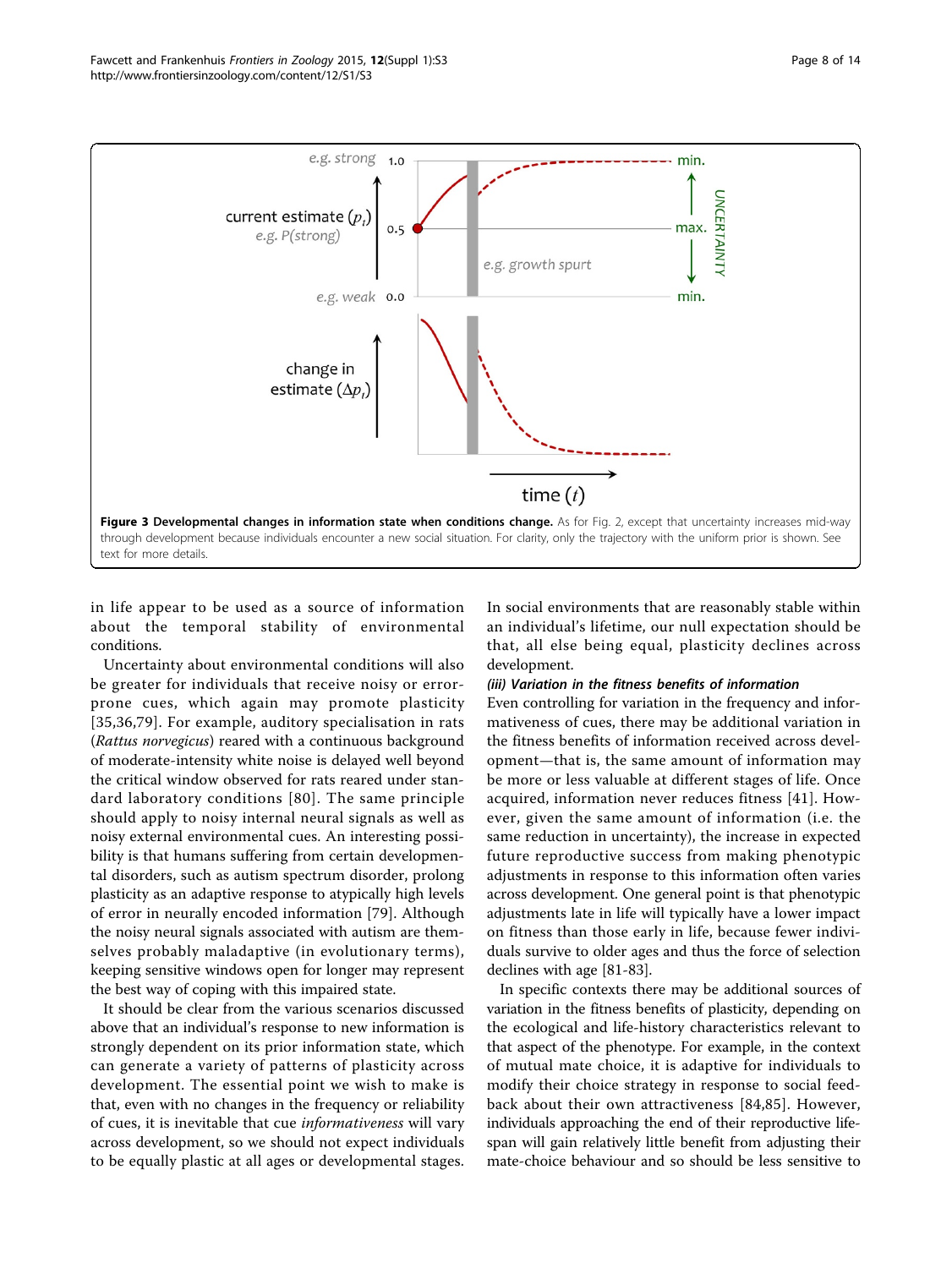social feedback than those with most of their reproduction still ahead of them. Individuals might also differ in sensitivity to social feedback depending on their current relationship status (e.g. whether they are settled in a long-term relationship, are considering ending such a relationship, or are single). Taking filial imprinting as another example, there are likely to be strong benefits of following a familiar stimulus (i.e. the parent) around when an individual is small, naïve and vulnerable to predation [[8\]](#page-11-0), but much less so when it is bigger, experienced and able to defend itself.

## (iv) Variation in the constraints on plasticity

If there were no constraints on plasticity then individuals should evolve to be maximally plastic all the time [[74](#page-13-0)], even if cues are sparse or barely informative. To understand patterns of adaptive developmental plasticity, we therefore need to consider the constraints as well as the potential benefits [[41](#page-12-0)].

DeWitt et al. [\[74\]](#page-13-0) distinguished between two broad classes of constraint: limits and costs (but see [[86](#page-13-0)]). Plasticity is limited if plastic development cannot achieve the same range of phenotypes as fixed modes of development. For example, the time or resources required for phenotypic adjustments may mean that the range of possible phenotypes is more restricted as development progresses, making it increasingly difficult to switch to an alternative developmental trajectory [[35,36,53,](#page-12-0)[87,88\]](#page-13-0). The limits could also vary across development if there are particular periods in which plasticity trades off with other traits that are important at the same life stage. For instance, plasticity genes could have detrimental pleiotropic effects on traits other than the focal plastic trait, and these effects might be stronger in some life stages (e.g. during organogenesis) than others [[74\]](#page-13-0). Accordingly, even if the frequency and informativeness of cues remains constant, the ability to use that information may vary across ontogeny.

Plasticity is costly if a plastic individual can produce the same phenotype as one with a fixed developmental pattern, but by doing so it has lower fitness [[75,86\]](#page-13-0). Here we briefly mention three main types of cost (see also [[74,75\]](#page-13-0)):

1. Start-up costs: the energy and/or resources to build and maintain the neural-cognitive machinery required for plasticity. For example, in selected lines of Drosophila, larvae of flies with higher learning ability showed reduced survival under competition, demonstrating a fitness cost of this aspect of plasticity [\[89](#page-13-0)].

2. Running costs: the energy and/or resources to obtain information and process phenotypic changes. Note that these costs are only paid when the machinery for plasticity is actually used, distinguishing them from start-up costs (see 1 above). Evidence for running costs also comes from studies of Drosophila: the formation and maintenance of long-term memory appears to reduce resistance to starvation and desiccation in adult flies [\[90\]](#page-13-0).

3. Error costs: the fitness costs of 'getting it wrong' . Individuals might develop an inappropriate phenotype if they misperceive reliable cues, if they accurately perceive cues but incorrectly execute actions, or if they respond to irrelevant cues as though they were informative. As an example of the latter, consider sexual imprinting in obligate brood parasites [[91\]](#page-13-0). The machinery for sexual imprinting should be actively switched off while the parasite offspring is still in the host nest, otherwise it will end up imprinting on the wrong species. Imprinting sexually on its nest-mates would actually be harmful to the parasite's reproductive success (unless this imprinting could be completely overwritten by the first experience with conspecifics, which might not be possible due to other constraints).

# Synthesis with existing theory

A handful of recent mathematical models have explored various conditions under which evolution can lead to varying degrees of plasticity across development [[26](#page-12-0),[35,48](#page-12-0),[88,92](#page-13-0)]. We now briefly describe each of these models and explain how they fit into our adaptive framework outlined above.

Frankenhuis and Panchanathan [\[35](#page-12-0)] modelled development as a constructive process, in which phenotypes incrementally adapt to local environmental conditions. They considered two environmental states (e.g. safe or dangerous) with different phenotypic optima (e.g. fastmoving versus heavily armoured). The environmental state remained stable throughout development but was unknown to the developing organism. The organism started ontogeny with an inherited prior estimate of the environmental state, which it could then update (in a Bayesian manner; see Appendix A, additional file 1) by sampling cues of fixed reliability. Crucially, sampling and phenotypic specialisation were assumed to be mutually exclusive activities; at each time step, the organism could either adjust its phenotype in a particular direction or sample an environmental cue. The degree of phenotype– environment match at the end of ontogeny (which occurred after a fixed number of time steps) determined fitness. The model predicted a sensitive period early in ontogeny, in which individuals sampled environmental cues before specialising towards the most appropriate phenotype given their information. Moreover, stochastic sampling led to individual differences in plasticity: individuals who experienced more consistent cue sets developed more confident estimates of the environmental state sooner and hence switched from sampling to specialisation earlier in ontogeny, losing their plasticity at faster rates. In terms of our conceptual framework, two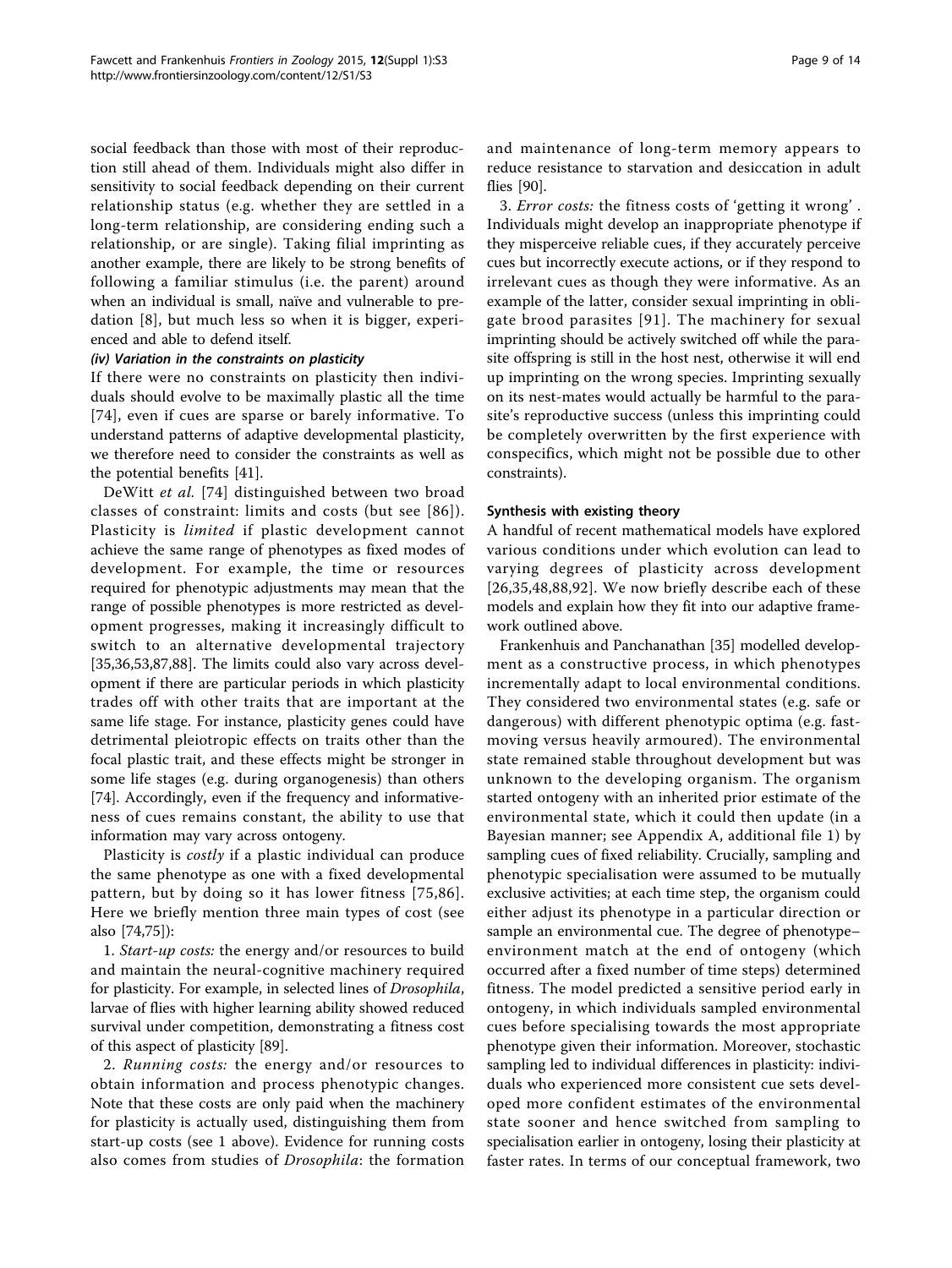<span id="page-9-0"></span>factors explain changes in plasticity in this model (Table 2): endogenous changes in information state (estimates of the environmental state typically improve over ontogeny) and increasing limits to plasticity (fewer phenotypic adjustments are possible as the end of ontogeny approaches).

In a follow-up model, Panchanathan and Frankenhuis [[88\]](#page-13-0) examined a scenario in which sampling and specialisation do not trade off; instead, individuals (passively) collect cues throughout ontogeny while building their phenotypes. This allows the organism to continue to change its mind while constructing its phenotype and to switch developmental trajectories accordingly. In this model, organisms not only accrued fitness benefits for correct phenotypic increments (i.e. phenotypes that matched the local environmental conditions), but also incurred fitness penalties for incorrect increments. Just like the earlier model [[35](#page-12-0)], the new model predicted that organisms should become less sensitive to environmental cues over the course of ontogeny, and in some cases come to ignore them entirely. The more reliable the cues were, the faster plasticity declined. Again, stochastic sampling generated individual differences in sensitive windows: individuals who sampled more consistent cue sets lost their plasticity earlier in ontogeny. A novel prediction was that, in some cases, individuals should not switch their developmental trajectories even if they change their estimate about the most likely environmental state, because of an asymmetry in the associated fitness returns. Perseveration might be adaptive, for instance, if additional increments towards the original phenotypic goal (if correct) would yield higher fitness gains than initial increments towards the alternative phenotype (if correct), even if the former gains are less likely. Relating this model to our framework (Table 2), the same two factors explain changes in plasticity as in the model of Frankenhuis and Panchanathan [[35](#page-12-0)]: endogenous changes in information state and increasing limits to plasticity.

Stamps and Krishnan [\[48](#page-12-0)] also modelled developmental trajectories over a fixed time period and with environmental cues of fixed reliability, but using 100 possible environmental states rather than just two. Again, conditions remained stable over ontogeny. The authors assumed that an individual's behavioural phenotype is directly tied to its information state and considered how this is influenced by different initial estimates (priors), reflecting genetic and non-genetic information received from ancestors at birth or hatching. The model predicted that behaviour changes most rapidly early in ontogeny, when individuals have least information about current environmental conditions. In terms of our framework, this heightened sensitivity to experience is explained by endogenous changes in information state (Table 2), with sensitivity declining gradually as individuals become better informed. The same endogenous changes in information state also led to an increase in the temporal consistency of behaviour over the course of development [[48](#page-12-0)].

English et al. [\[92\]](#page-13-0), like Frankenhuis and Panchanathan [[35,](#page-12-0)[88](#page-13-0)], studied optimal development in a world with two possible environmental states (food-rich and foodpoor). Unlike other models [\[26](#page-12-0),[35,48,](#page-12-0)[88\]](#page-13-0), however, they allowed a flexible time period for development rather than assuming this to be fixed, and thus the constraints on plasticity did not change over ontogeny. English et al. explicitly modelled the process of growth, in which phenotypic adjustment and information gain are inextricably linked—a higher rate of food intake not only leads to increased body size, but also increases the posterior estimate (see Appendix A, additional file 1) that the environment is food-rich. This coupling sets it apart from other models in which phenotypic adjustment and information gain are assumed to be either mutually exclusive [[35](#page-12-0)] or completely independent [[26,](#page-12-0)[88\]](#page-13-0). In the model by English  $et$   $al$ , individuals chose how much to forage (under predation risk) in each time step, which affected their probability of finding food,

Table 2. Summary of five recent mathematical evolutionary models that predict variation in plasticity across development

|                                        | Factor(s) varying across development |                     |                       |                                   |                          |                        |  |  |  |  |
|----------------------------------------|--------------------------------------|---------------------|-----------------------|-----------------------------------|--------------------------|------------------------|--|--|--|--|
| Model                                  | Cue<br>frequency?                    | Cue<br>reliability? | Information<br>state? | <b>Benefit of</b><br>information? | Limits to<br>plasticity? | Cost of<br>plasticity? |  |  |  |  |
| Frankenhuis and Panchanathan<br>$[35]$ | N                                    | N                   |                       | N                                 |                          | N                      |  |  |  |  |
| Panchanathan and Frankenhuis<br>[88]   | - N                                  | N                   |                       | N                                 |                          | N                      |  |  |  |  |
| Stamps and Krishnan [48]               | Ν                                    | N                   |                       | N                                 | N                        | N                      |  |  |  |  |
| English et al. [88]                    | N                                    | N                   |                       | N                                 | N                        | N                      |  |  |  |  |
| Fischer et al. [26]                    | Ν                                    | N                   |                       |                                   |                          | Ν                      |  |  |  |  |

Letters identify which factors did (Y) and did not (N) vary across development in each model. Factors varying across development could potentially explain the predicted developmental changes in plasticity.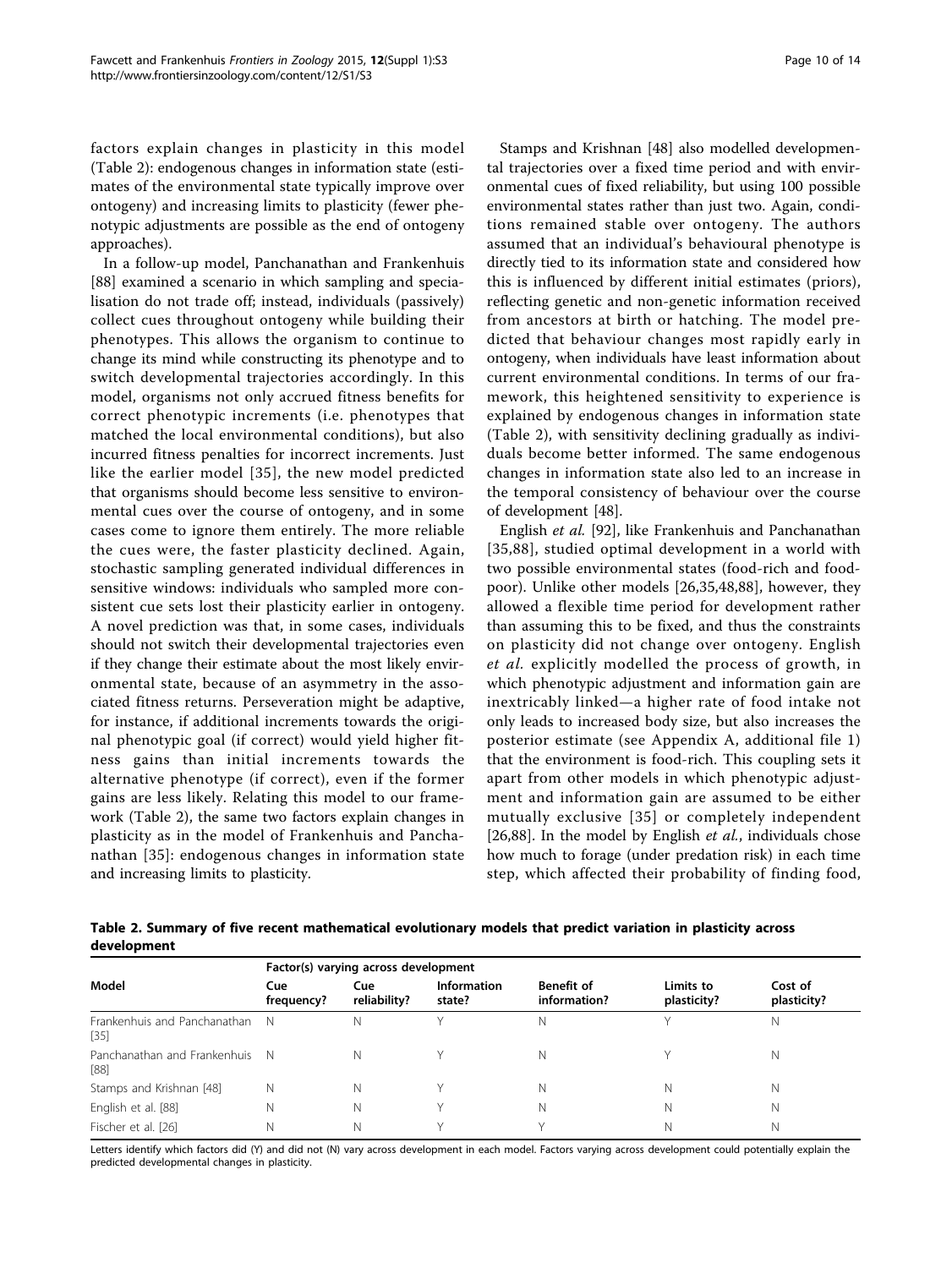and at what body size to mature given their current estimate of the environmental conditions. The model predicted that foraging experiences early in life had a greater effect on foraging behaviour and the timing of maturation than similar experiences later in life, due to a decline in uncertainty with age (Table [2\)](#page-9-0).

Finally, Fischer et al. [[26](#page-12-0)] modelled optimal patterns of age-dependent plasticity in an environment where conditions could fluctuate over time. As in the models by Frankenhuis and Panchanathan [[35,](#page-12-0)[88\]](#page-13-0) and English et al. [[92](#page-13-0)] they considered just two environmental states, favouring alternative phenotypic specialisations. Like Panchanathan and Frankenhuis [[88](#page-13-0)] they allowed sampling and specialisation to be independent: in a given time step, the developing individual could both sample environmental cues and adjust its phenotype. Phenotypic adjustment was assumed to be costly but not limited, in that the individual could potentially change its phenotype all the way from one extreme to the other within a single time step, but its survival and/or fecundity was reduced by an amount proportional to the degree of change. In contrast to the other models mentioned above the environmental conditions could change during the organism's lifespan, following a pattern of positive temporal autocorrelation. A maximum lifespan was imposed but reproductive success was accrued at every time step, according to the match between the organism's current phenotype and the current environmental conditions. The model predicted a peak in plasticity at the start of development, followed by a fat tail of moderate plasticity extending into later life if the probability of environmental change was sufficiently high. These patterns are explained primarily by endogenous changes in information state (Table [2\)](#page-9-0): in a relatively stable environment the developing individual gradually becomes better informed, but when conditions are more changeable this generates additional uncertainty that can favour prolonged plasticity. Another contributing factor was that the value of information declined across the lifespan in the model, due to a mortality risk in each time step that discounted the value of future reproductive gains (Table [2](#page-9-0)).

The summary in Table [2](#page-9-0) clearly shows that the focus of these adaptive models has been on endogenous changes in information state—a common factor to all the models is that individuals typically become better informed over the course of development (see also [\[93](#page-13-0)] for analogous effects in a model of language acquisition). Specific models have also incorporated declining fitness benefits of information [[26\]](#page-12-0) and increasing limits to plasticity [[35](#page-12-0),[88\]](#page-13-0). To our knowledge, no models of adaptive developmental plasticity have addressed changes in the frequency of cues, exogenous changes in cue reliability or changing costs of plasticity as possible underlying factors. This would be a valuable direction for future work.

# Conclusions

# Key points and future directions

We have used an information-based perspective, focusing on uncertainty and informativeness as the key evolutionary drivers of plasticity, to identify adaptive reasons why individuals may be more or less sensitive to environmental cues at different points in development. Previous work has shown that plasticity is favoured when organisms are uncertain about the environmental conditions but can reduce that uncertainty through informative cues received during development. This offers a useful framework to understand differences in plasticity both between populations [[28,31](#page-12-0),[66\]](#page-13-0) and between individuals in a single population [[23,36,48](#page-12-0)[,78](#page-13-0)]. Here, we have used the same principles to address changes in plasticity across the lifetime of a single individual (Fig. [1](#page-1-0)). Broadly speaking, sensitive windows are more likely when organisms are uncertain about environmental conditions, receive many informative cues, are unconstrained in adjusting their phenotypes and fitness depends strongly on the phenotype–environment match.

Optimality models have highlighted endogenous changes in information state as an important adaptive explanation for changes in plasticity across development (Table [2\)](#page-9-0). In relatively stable environments, if individuals face a more or less constant stream of information about the environmental conditions (i.e. constant frequency and reliability of cues), they should become increasingly certain about those conditions as they age and gain experience [[35,48\]](#page-12-0), which will favour a decline in plasticity across the lifespan. That is, all else being equal, phenotypic development should be most sensitive to experiences early in life. As we have discussed above, there are other factors—including ontogenetic changes in the benefits, costs and constraints associated with phenotypic adjustments—that will alter this pattern. However, we propose that an age-dependent decline in plasticity is the appropriate null expectation from an information-based perspective, and certainly a more sensible expectation than constant, age-independent plasticity. There is some empirical support for this pattern, in terms of increasing repeatability of behaviour with age [[48](#page-12-0),[64,65](#page-13-0)]. In cases where plasticity follows a different developmental trajectory, and especially if there is evidence for heightened plasticity later in life, we encourage researchers to examine these patterns through the lens of our conceptual framework to identify underlying ecological or developmental factors.

Fundamentally, adaptive developmental plasticity is shaped by the interaction between the statistical properties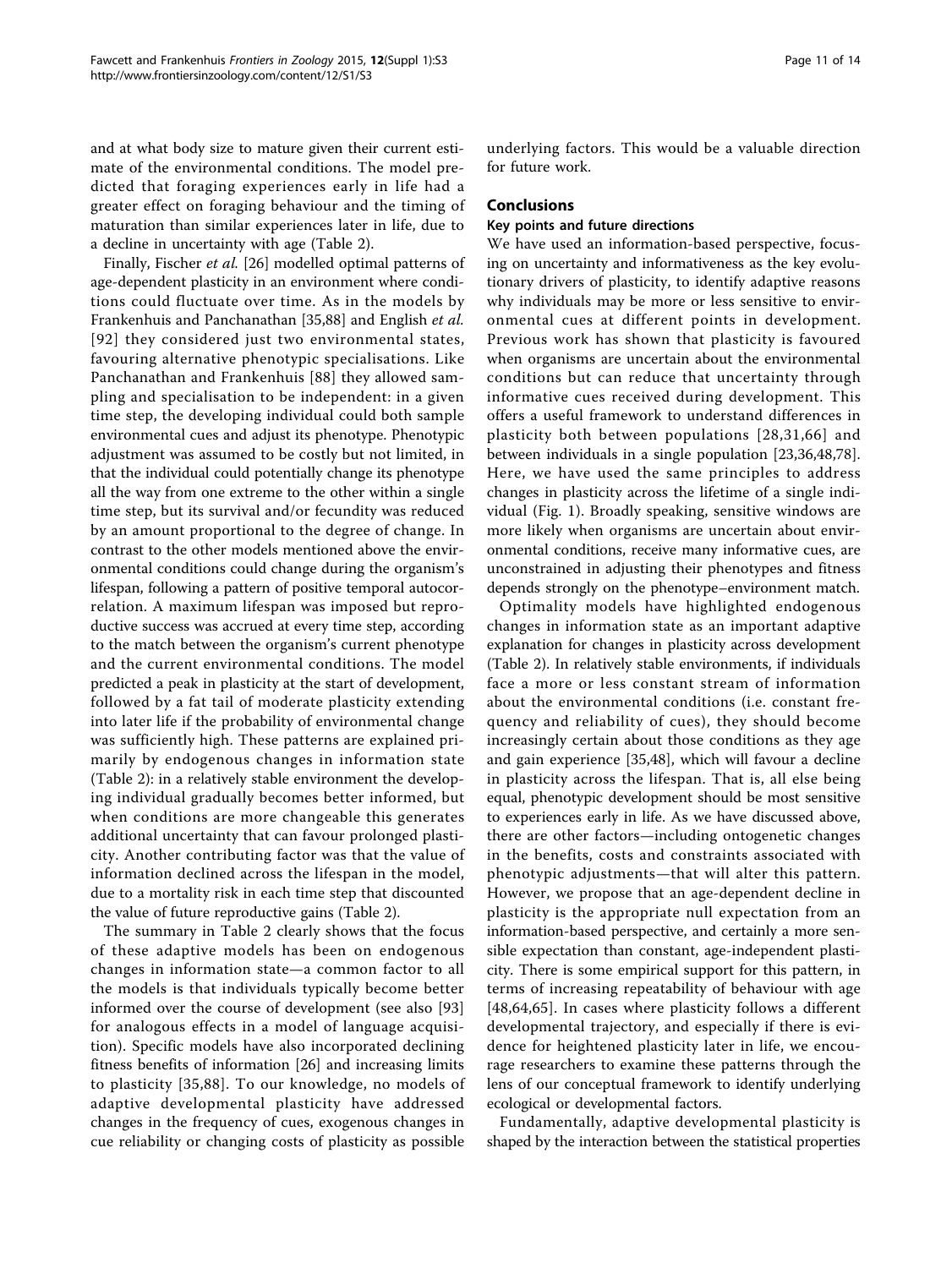<span id="page-11-0"></span>of the environment (e.g. the timescale of variability in conditions, the degree of autocorrelation and the noisiness of environmental cues) and the organism's life history [[24,29](#page-12-0),[32,60](#page-12-0)]. It is this interaction that determines both how uncertain the organism is about the environmental conditions at the relevant stage of its life, and to what extent its experiences during development reduce this uncertainty. For contexts in which the optimal phenotype depends on easily measurable properties of the physical environment (e.g. water temperature) it might be straightforward to characterise the statistical structure of the environment, or more specifically to obtain 'quantitative estimates of environmental predictability in the field over the space and time scales relevant to the life history of the study organism' ([[29\]](#page-12-0)). In principle these estimates can then be used to predict patterns of adaptive developmental plasticity.

For many other contexts, however, making predictions is likely to be more difficult. This is particularly the case for social aspects of the environment, such as the mixture of behavioural types in a population. Here, the interplay between the environmental structure and the organism's behavioural phenotype is complex, because the social environment both influences and arises from the behavioural strategies adopted by individuals in the population. For making clear predictions about how plasticity should vary across development in such social contexts, mathematical and computational models are invaluable tools. Existing models of adaptive developmental plasticity have taken an individual optimisation approach in which the environmental conditions are unaffected by the organism's phenotype [[26](#page-12-0),[35](#page-12-0),[48,](#page-12-0)[88,92](#page-13-0)]; developing related models for gametheoretical situations is a key challenge for the future. Another priority for theoretical work should be to examine how predictions derived from Bayesian models are constrained by their assumptions regarding environmental variation. Most models of adaptive developmental plasticity consider just two possible states of the world (e.g. [[26](#page-12-0),[35,](#page-12-0)[88](#page-13-0),[92\]](#page-13-0), but the predictions from models allowing more than two states (e.g. [[48](#page-12-0)]) may differ in important ways (see 'Endogenous changes in information state', above). Such differences require further attention.

We have identified several adaptive reasons why natural selection can result in developmental mechanisms that produce sensitive windows. Further work may reveal other possible explanations, adaptive or nonadaptive, that are important for understanding variation in plasticity across the lifespan. Ultimately, the field would benefit from a comprehensive framework specifying the different reasons why sensitive periods exist and their key predictions, which can then be tested empirically. Here we have sketched out parts of that framework. To the extent that development can be viewed as a process of ontogenetic adaptation, whereby organisms living in variable environments tailor their phenotypes to suit the particular conditions they encounter, an explicitly information-based perspective can yield important insights.

# Additional material

[Additional file 1: Appendix A:](http://www.biomedcentral.com/content/supplementary/1742-9994-12-S1-S3-S1.docx) Appendix A

#### Competing interests

The authors declare that they have no competing interests.

#### Authors' contributions

TWF and WEF conceived and developed the ideas in this paper. TWF drafted the manuscript; both authors revised its content and approved the final version.

#### Acknowledgements

We thank Fritz Trillmich and the other organisers of the ZiF workshop on 'New perspectives in behavioural development: adaptive shaping of behaviour over a lifetime?' and all of the workshop participants, whose contributions helped to shape this paper in a sensitive phase of its development. Thanks also to Sasha Dall for clarifying several concepts relating to information and to Sinead English, Judy Stamps, Mark Viney, Nikolaus von Engelhardt and an anonymous reviewer for feedback on an earlier version. TWF was supported by the European Research Council (Advanced Grant 250209 to Alasdair Houston); WEF was supported by the Netherlands Organisation for Scientific Research (Veni Grant 016.155.195).

#### Declarations

Publication costs for this article were funded by the German Research Foundation (FOR 1232) and the Open Access Publication Fund of Bielefeld and Muenster University.

#### Authors' details <sup>1</sup>

<sup>1</sup>Modelling Animal Decisions (MAD) Group, School of Biological Sciences, University of Bristol, Life Sciences Building, 24 Tyndall Avenue, Bristol BS8 1TQ, UK. <sup>2</sup>Behavioural Science Institute, Radboud University Nijmegen Montessorilaan 3, PO Box 9104, 6500 HE, Nijmegen, The Netherlands.

#### Published: 24 August 2015

#### References

- 1. Fawcett TW, Hamblin S, Giraldeau L-A: Exposing the behavioral gambit: the evolution of learning and decision rules. Behav Ecol 2013, 24(1):2-11.
- 2. Frankenhuis WE, Panchanathan K, Barrett HC: Bridging developmental systems theory and evolutionary psychology using dynamic optimization. Developmental Science 2013, 16(4):584-598.
- 3. MacDonald K: Early experience, relative plasticity, and social development. Developmental Review 1985, 5(2):99-121.
- 4. Branchi I, Curley JP, D' Andrea I, Cirulli F, Champagne FA, Alleva E: Early interactions with mother and peers independently build adult social skills and shape BDNF and oxytocin receptor brain levels. Psychoneuroendocrinology 2013, 38(4):522-532.
- 5. Curley JP, Branchi I: Ontogeny of stable individual differences: gene, environment, and epigenetic mechanisms. In Animal personalities: behavior, physiology, and evolution. Chicago, IL: University of Chicago Press; Carere C, Maestripieri D, editors. 2013:279-316.
- 6. Lorenz K: Der Kumpan in der Umwelt des Vogels. J Ornithol 1935, 83(2):137-213.
- 7. Immelmann K: Sexual and other long-term aspects of imprinting in birds and other species. Advances in the Study of Behavior 1972, 4:147-174.
- 8. Bateson P: How do sensitive periods arise and what are they for? Animal Behaviour 1979, 27(2):470-486.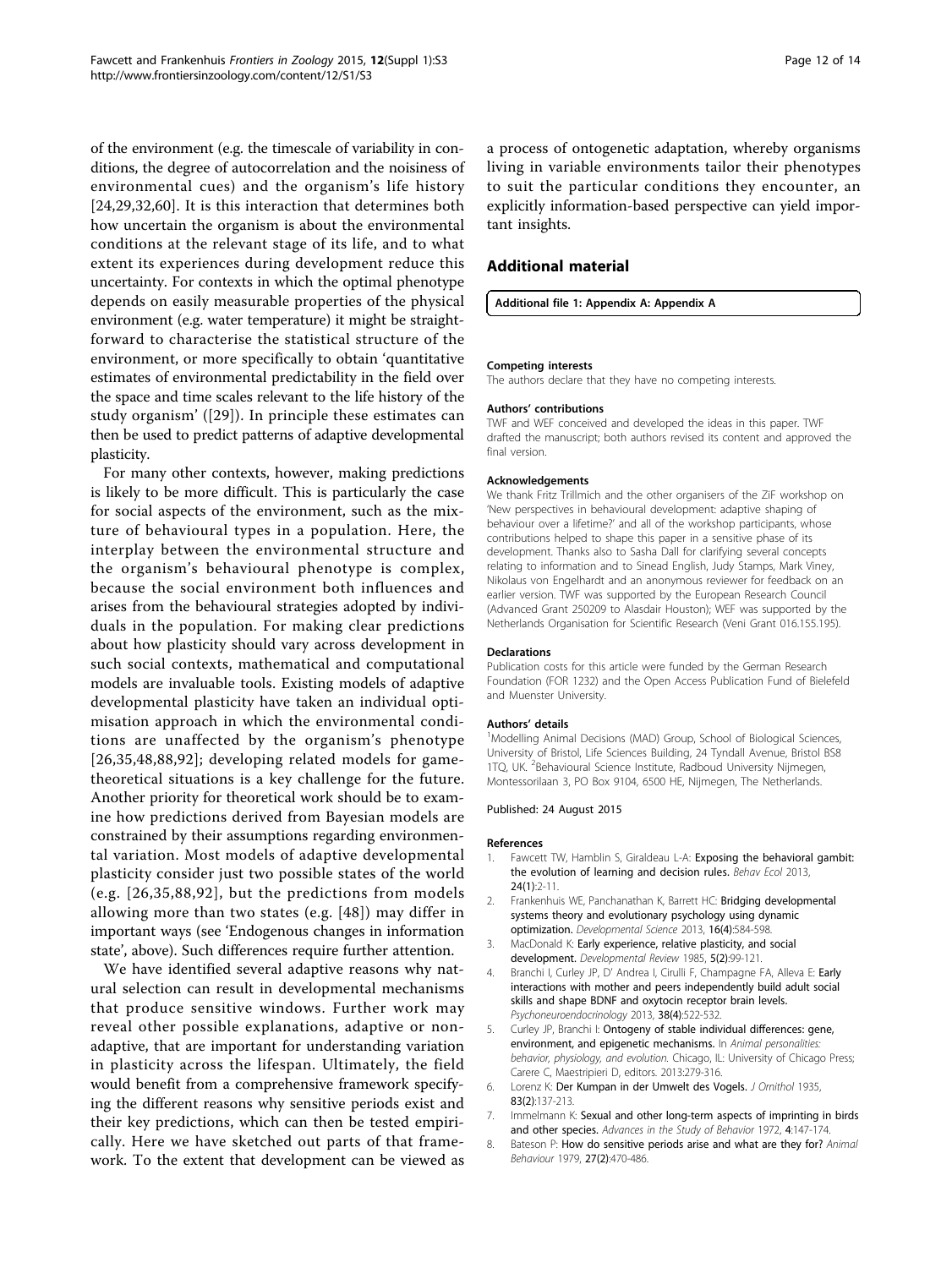- <span id="page-12-0"></span>9. Sebastian C, Viding E, Williams KD, Blakemore SJ: Social brain development and the affective consequences of ostracism in adolescence. Brain Cogn 2010, 72(1):134-145.
- 10. Bingham B, McFadden K, Zhang X, Bhatnagar S, Beck S, Valentino R: Early adolescence as a critical window during which social stress distinctly alters behavior and brain norepinephrine activity. Neuropsychopharmacology 2011, 36(4):896-909.
- 11. Chester DS, Pond RS Jr, Richman SB, Dewall CN: The optimal calibration hypothesis: how life history modulates the brain's social pain network. Front Evol Neurosci 2012, 4:10.
- 12. Ellis BJ, Del Giudice M, Dishion TJ, Figueredo AJ, Gray P, Griskevicius V, et al: The evolutionary basis of risky adolescent behavior: implications for science, policy, and practice. Dev Psychol 2010, 48(3):598-623.
- 13. Baarendse PJJ, Counotte DS, O' Donnell P, Vanderschuren LJMJ: Early social experience is critical for the development of cognitive control and dopamine modulation of prefrontal cortex function. Neuropsychopharmacology 2013, 38(8):1485-1494.
- 14. Sachser N, Kaiser S, Hennessy MB: Behavioural profiles are shaped by social experience: when, how and why. Philos Trans R Soc Lond B Biol Sci 2013, 368(1):20120344.
- 15. Ruploh T, Bischof H-J, von Engelhardt N: Adolescent social environment shapes sexual and aggressive behaviour of adult male zebra finches (Taeniopygia guttata). Behav Ecol Sociobiol 2013, 67(2):175-184.
- 16. Ruploh T, Bischof H-J, von Engelhardt N: Social experience during adolescence influences how male zebra finches (Taeniopyaia guttata) group with conspecifics. Behav Ecol Sociobiol 2014, 68(4):537-549.
- 17. Blakemore SJ, Mills KL: Is adolescence a sensitive period for sociocultural processing? Annu Rev Psychol 2014, 65:187-207.
- 18. Hennessey MB, Kaiser S, Tiedtke T, Sachser N: Stability and change: stress responses and the shaping of behavioral phenotypes over the life span. Front Zool 2015, 12(Suppl 1):S18.
- 19. Buwalda B, Geerdink M, Vidal J, Koolhaas JM: Social behavior and social stress in adolescence: a focus on animal models. Neurosci Biobehav Rev 2011, 35(8):1713-1721.
- 20. Del Giudice M: Middle childhood: an evolutionary-developmental synthesis. Child Dev Perspect 2014, 8(4):193-200.
- 21. Stamps J, Groothuis TG: The development of animal personality: relevance, concepts and perspectives. Biol Rev 2010, 85(2):301-325.
- 22. Snell-Rood EC: An overview of the evolutionary causes and consequences of behavioural plasticity. Anim Behav 2013, 85(5):1004-1011.
- 23. Stamps JA, Krishnan VV: Individual differences in the potential and realized developmental plasticity of personality traits. Front Ecol Evol 2014, 2:69.
- 24. English S, Browning LE, Raihani NJ: Developmental plasticity and social specialization in cooperative societies. Animal Behaviour 2015, 106:37-42.
- 25. Law R: Optimal life histories under age-specific predation. Am Nat 1979, 114(3):399-417.
- 26. Fischer B, van Doorn GS, Dieckmann U, Taborsky B: The evolution of agedependent plasticity. Am Nat 2014, 183(1):108-125.
- 27. West-Eberhard MJ: Developmental plasticity and evolution. New York, NY: Oxford University Press; 2003.
- 28. McLinn CM, Stephens DW: What makes information valuable: signal reliability and environmental uncertainty. Anim Behav 2006, 71(5):1119-1129.
- 29. Burgess SC, Marshall DJ: Adaptive parental effects: the importance of estimating environmental predictability and offspring fitness appropriately. Oikos 2014, 123(7):769-776.
- 30. Botero CA, Weissing FJ, Wright J, Rubenstein DR: Evolutionary tipping points in the capacity to adapt to environmental change. Proc Natl Acad Sci U S A 2015, 112(1):184-189.
- 31. Carroll SP, Corneli PS: Divergence in male mating tactics between two populations of the soapberry bug: II. Genetic change and the evolution of a plastic reaction norm in a variable social environment. Behav Ecol 1995, 6(1):46-56.
- 32. Nettle D, Frankenhuis WE, Rickard IJ: The evolution of predictive adaptive responses in human life history. Proc Biol Sci 2013, 280(1766):20131343.
- 33. Modelling Animal Decisions Group, Fawcett TW, Fallenstein B, Higginson AD, Houston AI, Mallpress DEW, et al: The evolution of decision rules in complex environments. Trends Cogn Sci 2014, 18(3):153-161.
- 34. Frankenhuis WE, Panchanathan K, Belsky J: A mathematical model of the evolution of individual differences in developmental plasticity arising through parental bet-hedging. Dev Sci 2015.
- 35. Frankenhuis WE, Panchanathan K: Balancing sampling and specialization: an adaptationist model of incremental development. Proc Biol Sci 2011, 278(1724):3558-3565.
- 36. Frankenhuis WE, Panchanathan K: Individual differences in developmental plasticity may result from stochastic sampling. Perspect Psychol Sci 2011, 6(4):336-347.
- 37. Ellis BJ, Boyce WT, Belsky J, Bakermans-Kranenburg MJ, van Ijzendoorn MH: Differential susceptibility to the environment: an evolutionary– neurodevelopmental theory. Dev Psychopathol 2011, 23(1):7-28.
- 38. Wolf M, van Doorn GS, Weissing FJ: Evolutionary emergence of responsive and unresponsive personalities. Proc Natl Acad Sci U S A 2008, 105(41):15825-15830.
- 39. Dall SRX, Houston AI, McNamara JM: The behavioural ecology of personality: consistent individual differences from an adaptive perspective. Ecol Lett 2004, 7(8):734-739.
- 40. Hirshleifer J, Riley JG: The analytics of uncertainty and information. Cambridge, UK: Cambridge University Press; 1992.
- 41. McNamara JM, Dall SRX: Information is a fitness enhancing resource. Oikos 2010, 119(2):231-236.
- 42. Mathot KJ, Wright J, Kempenaers B, Dingemanse NJ: Adaptive strategies for managing uncertainty may explain personality-related differences in behavioural plasticity. Oikos 2012, 121(7):1009-1020.
- 43. Spear LP: The adolescent brain and age-related behavioral manifestations. Neurosci Biobehav Rev 2000, 24(4):417-463.
- 44. Fernald RD, Maruska KP: Social information changes the brain. Proc Natl Acad Sci U S A 2012, 109 Suppl 2:17194-17199.
- Maruska KP, Fernald RD: Social regulation of male reproductive plasticity in an African cichlid fish. Integr Comp Biol 2013, 53(6):938-950.
- 46. Donaldson-Matasci MC, Bergstrom CT, Lachmann M: The fitness value of information. Oikos 2010, 119(2):219-230.
- 47. Lean O: Getting the most out of Shannon information. Biol Philos 2014, 29(3):395-413.
- 48. Stamps JA, Krishnan W: Combining information from ancestors and personal experiences to predict individual differences in developmental trajectories. Am Nat 2014, 184(5):647-657.
- 49. Kuzawa CW: Fetal origins of developmental plasticity: are fetal cues reliable predictors of future nutritional environments? Am J Hum Biol 2005, 17(1):5-21.
- 50. Del Giudice M: Plasticity as a developing trait: exploring the implications. Front Zool 2015, 12(Suppl 1):S4.
- 51. Lucas A: Programming by early nutrition: an experimental approach. J Nutr 1998, 128(2 Suppl):401S-406S
- 52. Lindström J: Early development and fitness in birds and mammals. Trends Ecol Evol 1999, 14(9):343-348.
- 53. Dufty AM Jr, Clobert J, Møller AP: Hormones, developmental plasticity and adaptation. Trends Ecol Evol 2002, 17(4):190-196.
- Ruuskanen S, Laaksonen T: Yolk hormones have sex-specific long-term effects on behavior in the pied flycatcher (Ficedula hypoleuca). Horm Behav 2014, 57(2):119-127.
- 55. Del Giudice M: Fetal programming by maternal stress: insights from a conflict perspective. Psychoneuroendocrinology 2012, 37(10):1614-1629.
- 56. Del Giudice M: Early stress and human behavioral development: emerging evolutionary perspectives. J Dev Orig Health Dis 2014, 5(4):270-280.
- 57. Wells JC: Adaptive variability in the duration of critical windows of plasticity: implications for the programming of obesity. Evol Med Public Health 2014, 2014(1):109-121.
- 58. Uller T, Nakagawa S, English S: Weak evidence for anticipatory parental effects in plants and animals. J Evol Biol 2013, 26(10):2161-2170.
- 59. Taborsky B: Mothers determine offspring size in response to own juvenile growth conditions. Biol Lett 2006, 2(2):225-228.
- 60. Stratmann A, Taborsky B: Antipredator defences of young are independently determined by genetic inheritance, maternal effects and own early experience in mouth brooding cichlids. Funct Ecol 2014, 28(4):944-953.
- 61. McNamara JM, Green RF, Olsson O: Bayes' theorem and its applications in animal behaviour. Oikos 2006, 112(2):243-251.
- 62. Trimmer PC, Houston AI, Marshall JA, Mendl MT, Paul ES, McNamara JM: Decision-making under uncertainty: biases and Bayesians. Anim Cogn 2011, 14(4):465-476.